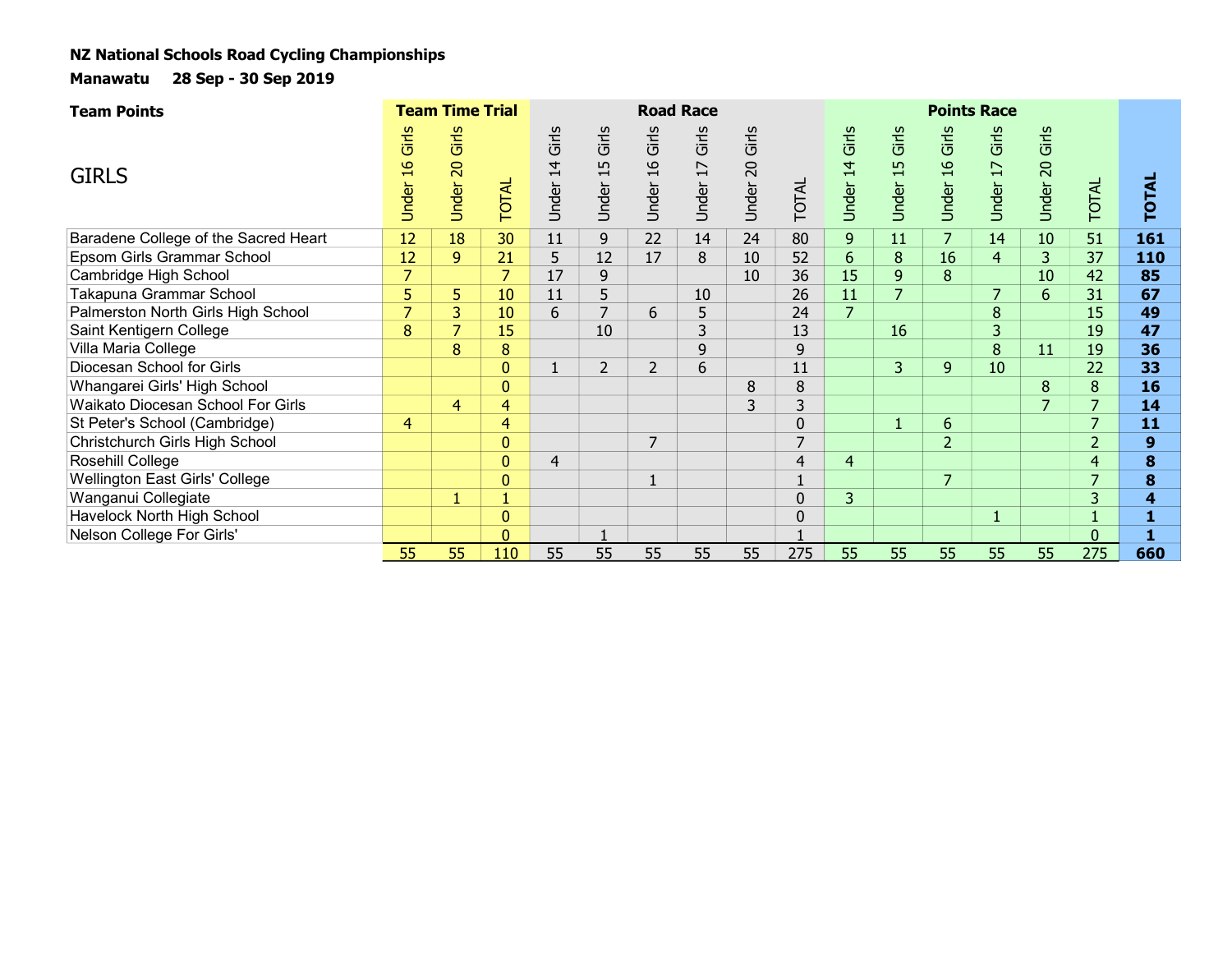| <b>Team Points</b>                |                 | <b>Team Time Trial</b>  |                |                            |                                   |                                        | <b>Road Race</b>           |                |                |                  |                         |                                        | <b>Points Race</b>                     |                         |                |                         |  |
|-----------------------------------|-----------------|-------------------------|----------------|----------------------------|-----------------------------------|----------------------------------------|----------------------------|----------------|----------------|------------------|-------------------------|----------------------------------------|----------------------------------------|-------------------------|----------------|-------------------------|--|
| <b>BOYS</b>                       | Under 16 Boys   | <b>Boys</b><br>Under 20 | <b>TOTAL</b>   | <b>Boys</b><br>14<br>Under | <b>Boys</b><br>15<br><b>Under</b> | <b>Boys</b><br>$\overline{a}$<br>Under | <b>Boys</b><br>17<br>Under | Under 20 Boys  | TOTAL          | 14 Boys<br>Under | <b>Boys</b><br>Under 15 | <b>Boys</b><br>$\overline{a}$<br>Under | <b>Boys</b><br>$\overline{1}$<br>Under | <b>Boys</b><br>Under 20 | <b>TOTAL</b>   | <b>TOTAL</b>            |  |
| Cambridge High School             | 10              | 9                       | 19             | 9                          | 9                                 | 9                                      | 10                         | 14             | 51             | 10               | 9                       | 23                                     | 10                                     | 5                       | 57             | 127                     |  |
| <b>Auckland Grammar School</b>    | 10              | 11                      | 21             | 23                         |                                   |                                        | 12                         | $\overline{7}$ | 42             | 14               | $\overline{4}$          |                                        | 24                                     | $\overline{2}$          | 44             | 107                     |  |
| St Peter's School (Cambridge)     | 11              |                         | 11             | 12                         | 10                                |                                        | 14                         |                | 36             | $\overline{9}$   | 16                      | $\overline{7}$                         | 5                                      |                         | 37             | 84                      |  |
| Christchurch Boys High School     |                 | 10                      | 10             | 6                          |                                   | $\overline{4}$                         | 4                          | 20             | 34             | 8                | $\overline{2}$          |                                        | $\overline{4}$                         | 17                      | 31             | 75                      |  |
| Palmerston North Boys High School |                 | 9                       | 9              |                            | 6                                 |                                        | $\overline{4}$             | 3              | 13             |                  |                         |                                        | $\overline{7}$                         | 7                       | 14             | 36                      |  |
| Westlake Boys High School         | $6\phantom{1}6$ | 5                       | 11             | 3                          | $\overline{3}$                    | 9                                      |                            |                | 15             | 5                |                         |                                        |                                        | $\overline{4}$          | $\mathbf{9}$   | 35                      |  |
| Hamilton Boys High School         | 5               | 3                       | 8              |                            | $\mathbf{1}$                      |                                        |                            | 8              | 9              |                  | $\overline{4}$          | 3                                      |                                        | $\overline{9}$          | 16             | 33                      |  |
| Takapuna Grammar School           | 8               |                         | 8              |                            |                                   | $\overline{7}$                         |                            |                | $\overline{7}$ |                  |                         | 9                                      |                                        |                         | 9              | 24                      |  |
| Saint Kentigern College           | $\overline{2}$  | $6\phantom{1}$          | 8              |                            |                                   |                                        |                            | $\overline{2}$ | $\overline{2}$ | 5                |                         | $\mathbf{1}$                           |                                        | 8                       | 14             | 24                      |  |
| Roncalli College                  |                 |                         | 0              |                            |                                   | 10                                     |                            |                | 10             |                  |                         | 10                                     |                                        |                         | 10             | 20                      |  |
| <b>Rolleston College</b>          |                 |                         | $\overline{0}$ |                            | 8                                 |                                        |                            |                | 8              |                  | 8                       |                                        |                                        |                         | 8              | 16                      |  |
| <b>Kings College</b>              | 3               |                         | 3              |                            |                                   | 10                                     |                            |                | 10             |                  |                         |                                        |                                        |                         | $\mathbf{0}$   | 13                      |  |
| Saint Peters' College (Akld)      |                 |                         | $\mathbf{0}$   |                            | 5                                 |                                        |                            |                | 5              |                  | $\overline{7}$          |                                        |                                        |                         | $\overline{7}$ | 12                      |  |
| <b>Christ's College</b>           |                 |                         | $\mathbf{0}$   |                            |                                   |                                        | 9                          |                | 9              |                  |                         |                                        | $\overline{2}$                         |                         | $\overline{2}$ | 11                      |  |
| Scots College                     |                 |                         | $\mathbf{0}$   |                            | $\overline{7}$                    | $\mathbf{1}$                           |                            |                | $\, 8$         |                  |                         |                                        | 3                                      |                         | 3              | 11                      |  |
| Tararua College                   |                 |                         | $\mathbf{0}$   | $\overline{2}$             |                                   |                                        |                            |                | $\overline{2}$ | $\overline{4}$   |                         |                                        |                                        |                         | $\overline{4}$ | 6                       |  |
| Wanganui Collegiate               |                 |                         | $\overline{0}$ |                            |                                   |                                        |                            | $\mathbf{1}$   |                |                  | 5                       |                                        |                                        |                         | 5              | 6                       |  |
| Sacred Heart College (Akld)       |                 |                         | $\mathbf{0}$   |                            |                                   | 5                                      |                            |                | 5              |                  |                         |                                        |                                        |                         | $\mathbf 0$    | 5                       |  |
| Timaru Boys' High School          |                 | $\overline{2}$          | $\overline{2}$ |                            |                                   |                                        |                            |                | $\mathbf 0$    |                  |                         |                                        |                                        | 3                       | $\overline{3}$ | 5                       |  |
| Macleans College                  |                 |                         | $\mathbf{0}$   |                            | $\overline{4}$                    |                                        |                            |                | $\overline{4}$ |                  |                         |                                        |                                        |                         | $\mathbf{0}$   | $\overline{\mathbf{4}}$ |  |
| St John's College (Hastings)      |                 |                         | $\mathbf{0}$   |                            |                                   |                                        | $\overline{2}$             |                | $\overline{2}$ |                  |                         |                                        |                                        |                         | $\mathbf{0}$   | $\overline{2}$          |  |
| <b>Wellington College</b>         |                 |                         | $\overline{0}$ |                            | $\overline{2}$                    |                                        |                            |                | $\overline{2}$ |                  |                         |                                        |                                        |                         | $\mathbf{0}$   | $\overline{\mathbf{2}}$ |  |
| Bethlehem College                 |                 |                         | $\Omega$       |                            |                                   |                                        |                            |                | $\Omega$       |                  |                         | $\overline{2}$                         |                                        |                         | $\overline{2}$ | $\overline{2}$          |  |
|                                   | 55              | 55                      | 110            | 55                         | 55                                | 55                                     | 55                         | 55             | 275            | 55               | 55                      | 55                                     | 55                                     | 55                      | 275            | 660                     |  |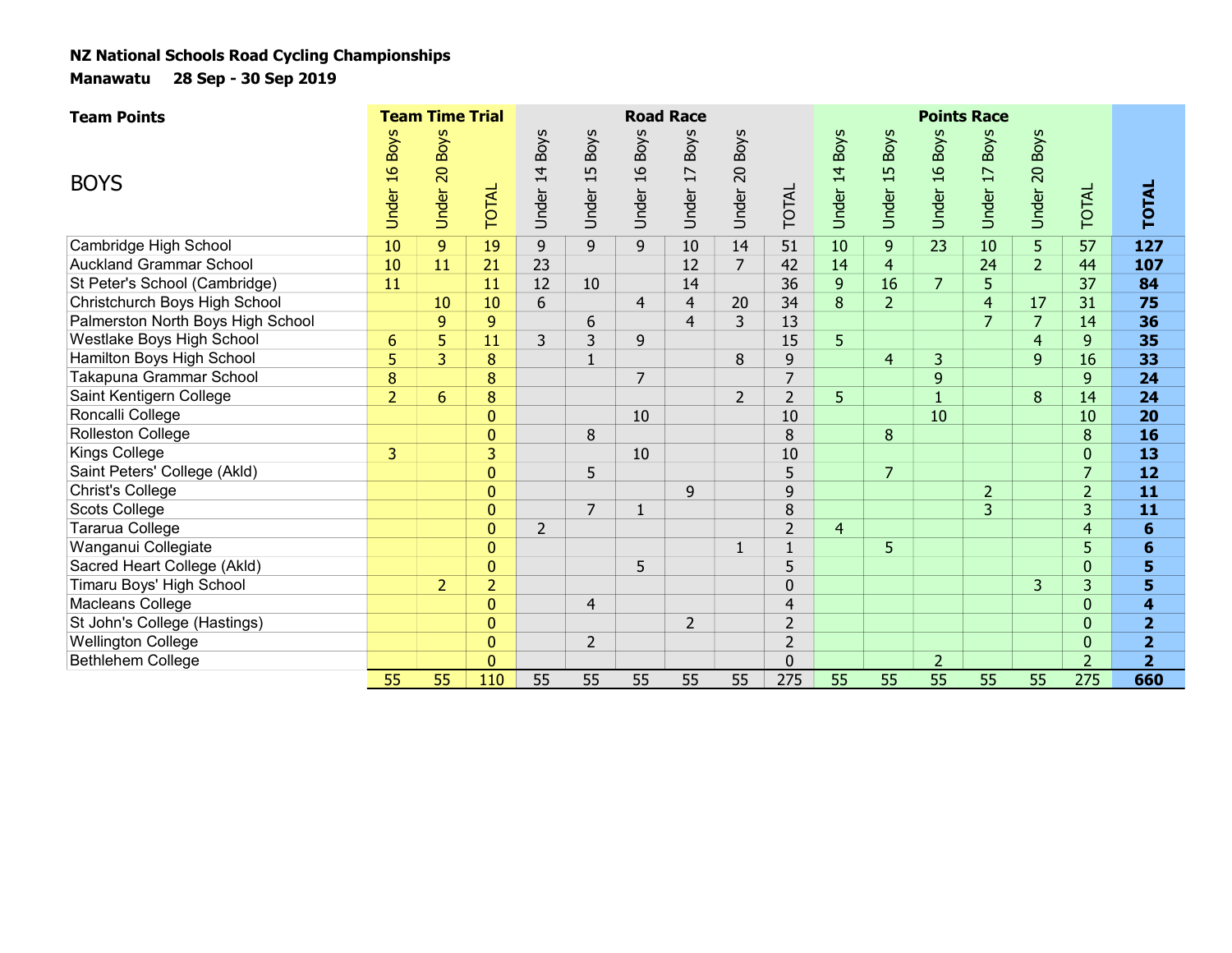| <b>Team Points</b>                          |                      | ттт            |                      | <b>Road Race</b>                 |              |                      | <b>Points Race</b>   |                |              |
|---------------------------------------------|----------------------|----------------|----------------------|----------------------------------|--------------|----------------------|----------------------|----------------|--------------|
| <b>INT GIRLS</b>                            | Girls<br>788<br>Year | <b>TOTAL</b>   | Girls<br>13<br>Under | Girls<br>$\overline{4}$<br>Under | <b>TOTAL</b> | Girls<br>13<br>Under | Girls<br>14<br>Under | TOTAL          | <b>TOTAL</b> |
| Palmerston North Intermediate Normal School | 18                   | 18             | $\overline{7}$       | 30                               | 37           | 5                    | 21                   | 26             | 81           |
| Baradene College of the Sacred Heart        | 17                   | 17             | 11                   |                                  | 18           | 11                   | 15                   | 26             | 61           |
| Cambridge Middle School                     | 9                    | 9 <sup>°</sup> | 18                   |                                  | 18           | 19                   |                      | 19             | 46           |
| Kaitaia Intermediate                        | 6                    | 6              | 5                    |                                  | 5            | 13                   |                      | 13             | 24           |
| <b>Bluestone School</b>                     |                      | $\mathbf{0}$   |                      | 10                               | 10           |                      | 10                   | 10             | 20           |
| Belmont Intermediate                        |                      | $\mathbf{0}$   |                      | 8                                | 8            |                      | 9                    | 9              | 17           |
| St Peter's School (Cambridge)               | 5                    | 5.             | 4                    |                                  | 4            | 7                    |                      | 7              | 16           |
| Kenakena School                             |                      | $\mathbf{0}$   | 9                    |                                  | 9            |                      |                      | 0              | 9            |
| Murrays Bay Intermediate                    |                      | $\mathbf{0}$   | ٠                    |                                  |              |                      |                      | $\overline{0}$ |              |